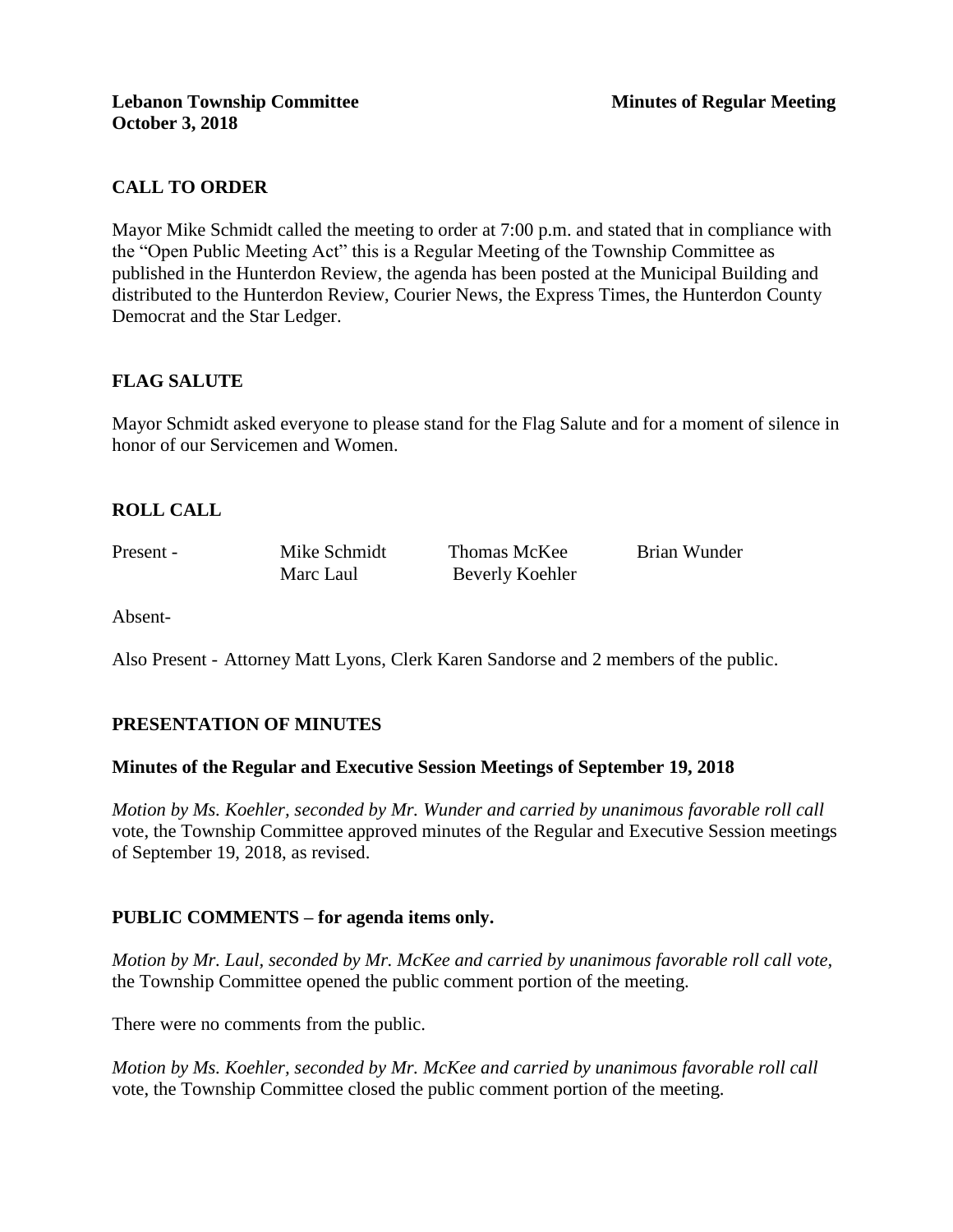LTCM 10/03/2018 Page **2** of **9**

#### **EXECUTIVE SESSION - Resolution No. 68-2018**

*Motion by Mr. Wunder, seconded by Mr. Laul and carried by unanimous favorable roll call vote,* the Township Committee approved Resolution No. 68-2018 and convened in executive session at 7:03 p.m. It is anticipated that action may or may not be taken when the public meeting reconvenes.

# **TOWNSHIP OF LEBANON COUNTY OF HUNTERDON STATE OF NEW JERSEY RESOLUTION NO. 68-2018**

# **RESOLUTION AUTHORIZING EXECUTIVE SESSION**

**WHEREAS**, the Open Public Meetings Act; *N.J.S.A.* 10:4-6 *et seq*., declares it to be the public policy of the State to insure the right of citizens to have adequate advance notice of and the right to attend meetings of public bodies at which business affecting the public is discussed or acted upon; and

**WHEREAS**, the Open Public Meetings Act also recognizes exceptions to the right of the public to attend portions of such meetings; and

**WHEREAS**, the Mayor and Committee find it necessary to conduct an executive session closed to the public as permitted by the *N.J.S.A*. 40:4-12; and

**WHEREAS**, the Mayor and Committee will reconvene in public session at the conclusion of the executive session;

 N**OW, THEREFORE, BE IT RESOLVED** by the Mayor and Committee of the Township of Lebanon, County of Hunterdon, State of New Jersey that they will conduct an executive session to discuss the following topic(s) as permitted by *N.J.S.A*. 40:4-12:

\_\_\_\_\_\_A matter which Federal Law, State Statute or Rule of Court requires be kept confidential or excluded from discussion in public (Provision relied upon:

\_\_\_\_\_\_A matter where the release of information would impair a right to receive funds from the federal government;

\_\_\_\_\_\_A matter whose disclosure would constitute an unwarranted invasion of individual privacy;

\_\_\_\_\_\_A collective bargaining agreement, or the terms and conditions thereof (Specify contract: \_\_\_\_\_ \_\_\_\_\_\_\_\_\_\_\_\_\_\_\_\_\_\_\_\_\_\_\_\_\_\_\_\_\_\_\_\_\_\_\_\_\_\_);

\_\_\_\_\_\_A matter involving the purpose, lease or acquisition of real property with public funds, the setting of bank rates or investment of public funds where it could adversely affect the public interest if discussion of such matters were disclosed; Real Estate Acquisitions

\_\_\_\_\_\_Tactics and techniques utilized in protecting the safety and property of the public provided that their disclosure could impair such protection;

\_\_\_\_\_\_Investigations of violations or possible violations of the law;

 $\qquad \qquad ; \qquad$ 

\_\_\_\_\_\_Pending or anticipated litigation or contract negotiation in which the public body is or may become a party; (The general nature of the litigation or contract negotiations is:

\_\_\_Professional Service Contracts\_\_\_\_\_\_. The public disclosure of such information at this time would have a potentially negative impact on the municipality's position in the litigation or negotiation; therefore this information will be withheld until such time as the matter is concluded or the potential for negative impact no longer exists.)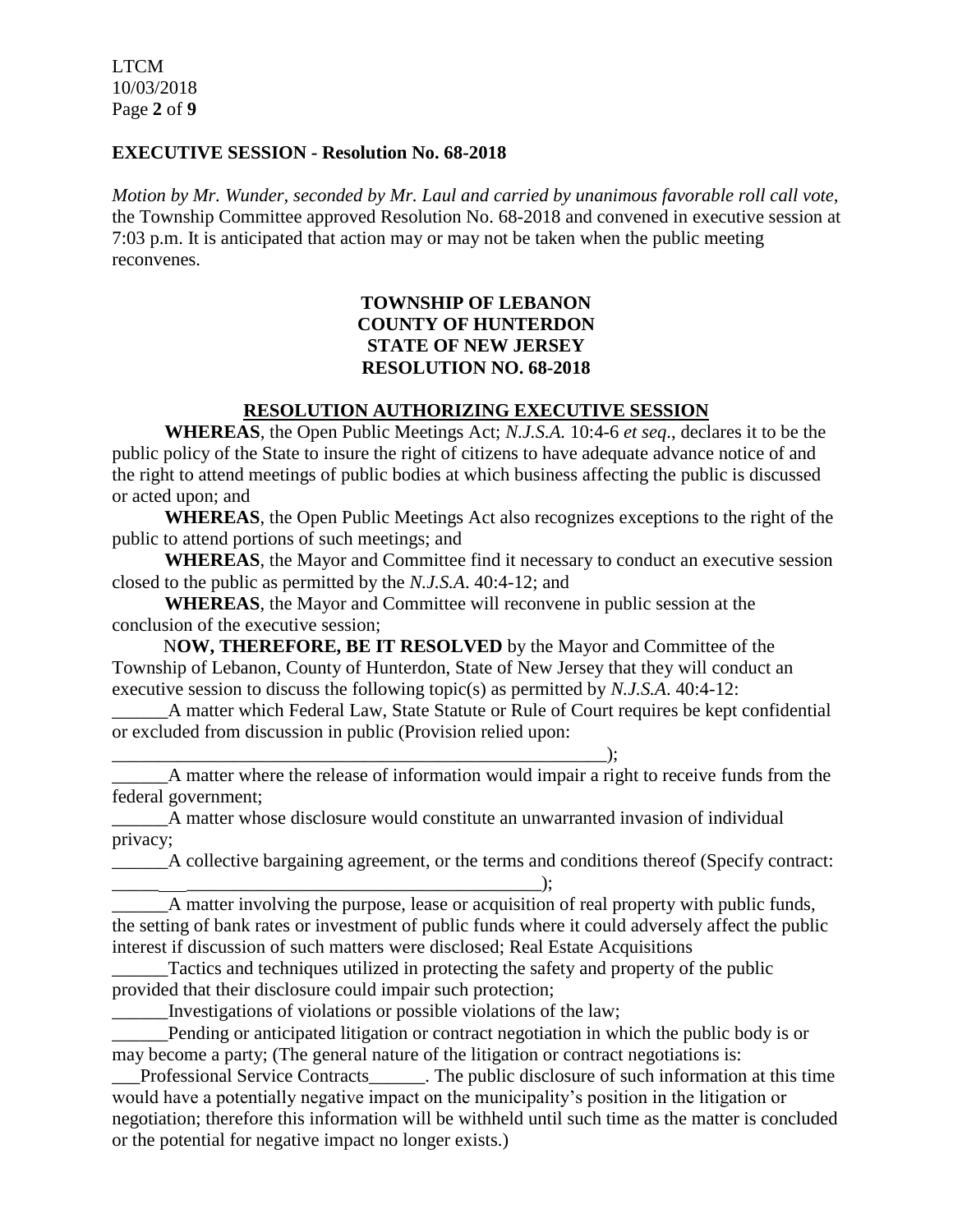LTCM 10/03/2018 Page **3** of **9**

Matters falling within the attorney-client privilege, to the extent that confidentiality is required in order for the attorney to exercise his or her ethical duties as a lawyer; (The general nature of the matter is:

OR the public disclosure of such information at this time would have a potentially negative impact on the municipality's position with respect to the matter being discussed; therefore this information will be withheld until such time as the matter is concluded or the potential for negative impact no longer exists.*)*;

\_\_X\_\_\_Matters involving the employment, appointment, termination of employment, terms and conditions of employment, evaluation of the performance, promotion or disciplining of any specific prospective or current public officer or employee of the public body, where all individual employees or appointees whose rights could be adversely affected have not requested in writing that the matter(s) be discussed at a public meeting; (The employee(s) and/or general nature of discussion is: **DPW Employee Interview** Union Contract the public disclosure of such information at this time would violate the employee(s) privacy rights; therefore this information will be withheld until such time as the matter is concluded or the threat to privacy rights no longer exists.; Deliberation occurring after a public hearing that may result in the imposition of a specific civil penalty or loss of a license or permit; BE IT FURTHER RESOLVED that the Mayor and Committee hereby declare that their discussion of the subject(s) identified above may be made public at a time when the Township Attorney advises them that the disclosure of the discussion will not detrimentally affect any right, interest or duty of the Township or any other entity with respect to said discussion. BE IT FURTHER RESOLVED that the Mayor and Committee, for the reasons set forth above, hereby declare that the public is excluded from the portion of the meeting during which the above discussion shall take place.

Reconvened 7:23 p.m. No action taken.

# **PROCLAMATION - Knock Out Opioid Abuse Day – October 6, 2018**

*Motion by Ms. Koehler, seconded by Mr. Laul and carried by unanimous favorable roll call*  vote, the Township Committee approved Proclamation-Knock Out Opioid Abuse Day.

> Proclamation Knock Out Opioid Abuse Day October 6, 2018

WHEREAS, New Jersey is in the midst of a life-threatening opioid abuse epidemic; and WHEREAS, the Partnership for a Drug-Free New Jersey has designated October 6, 2018 as Knock Out Opioid Abuse Day – an initiative with a dual purpose: to educate families of the addictive qualities of opioid pain medicines and their link to heroin abuse rates in New Jersey, and communicate to physicians information on safer prescribing messages found in the Centers for Disease Control and Prevention guidelines for prescribing opioids, which include considering other therapies, setting realistic treatment goals with patients and discussing with patients the positives and negatives of opioids; and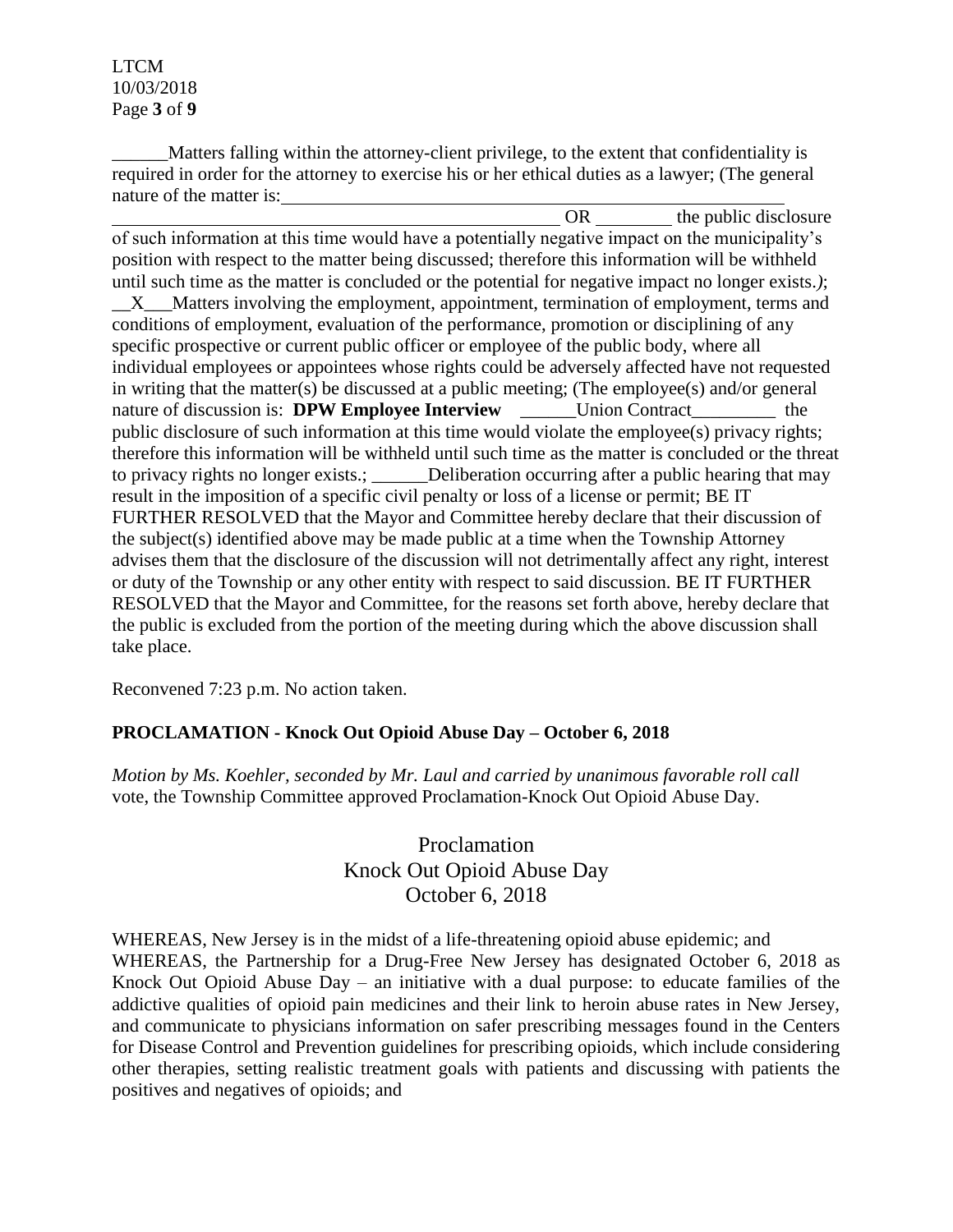LTCM 10/03/2018 Page **4** of **9**

WHEREAS, the State Senate and General Assembly jointly resolved that October 6 shall be permanently designated as Knock Out Opioid Abuse Day in New Jersey in order to raise awareness about the dangers of, and the link between, opioid abuse and heroin addiction and to educate health care providers, community leaders, state lawmakers and members of the public about the opioid abuse epidemic and its effects throughout the State of New Jersey and across the country; and

WHEREAS, Freedom House, Inc. supports initiatives designed to raise awareness about opioid abuse in New Jersey and take steps to prevent addiction;

THEREFORE BE IT RESOLVED, that October 6, 2018 be recognized as Knock Out Opioid Abuse Day in Township of Lebanon, New Jersey.

### **OLD BUSINESS**

#### **DPW Manager Request to Purchase a V-Box Spreader**

*Motion by Mr. Wunder, seconded by Ms. Koehler and carried by unanimous favorable roll call*  vote, the Township Committee approved the DPW Manager's request to purchase a V-Box Spreader from Henderson Products Inc., in the amount of \$17,995.00, through the Source Well Cooperative, Contract #080114-HPI. The CFO has certified that funds are available.

#### **NEW BUSINESS**

#### **DPW Manager - Request to Purchase a 7500 International Dump Truck**

*Motion by Mr. Laul, seconded by Ms. Koehler, and carried by unanimous favorable roll call*  vote, the Township Committee approved the request of the DPW Manager to purchase a 2017 7500 International Dump Truck from Hunter Truck Sales, in the amount of \$169,465.00, through the Source Well Cooperative, Contract #080114-HPI. The CFO has certified that funds are available.

#### **NHVRHS – Shared Services Agreement for Law Enforcement Officer**

*Motion by Mr. Laul, seconded by Ms. Koehler and carried by unanimous favorable roll call vote,*  the Township Committee approved the NHVRHS – Shared Services Agreement for Law Enforcement Officer and authorized the Mayor and Clerk to sign.

#### **Sgt. Gurneak - Request to Purchase 2 Ballistic Vests**

*Motion by Mr. Laul, seconded by Ms. Koehler and carried by unanimous favorable roll call vote,* the Township Committee approved Sgt. Gurneak's request to purchase 2 ballistic vests from Lawman Supply at a cost of \$2215.88. The CFO has certified that funds are available.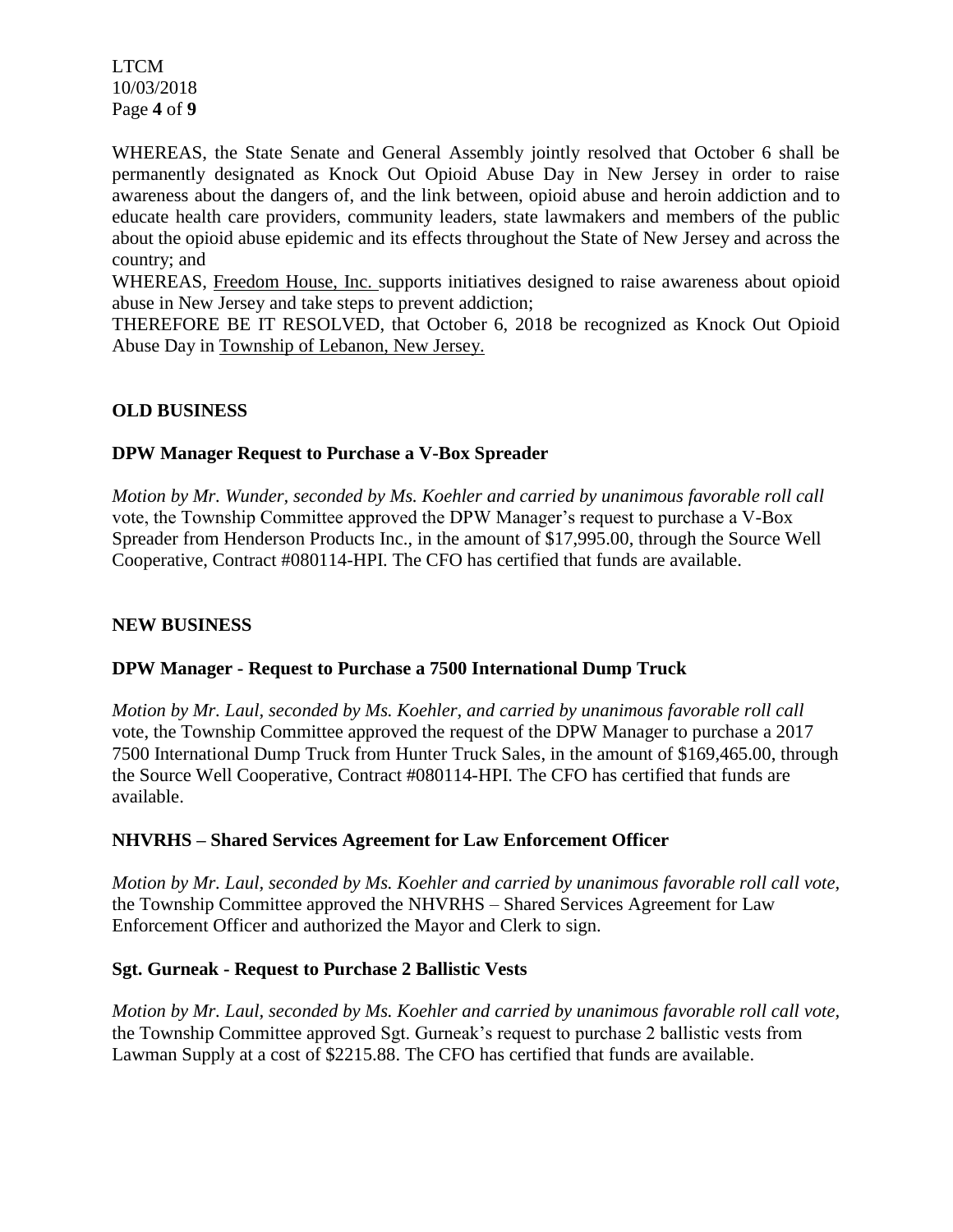LTCM 10/03/2018 Page **5** of **9**

### **Sgt. Gurneak - Request to Purchase 2 Hand Held Radios**

*Motion by Mr. Laul, seconded by Mr. Wunder and carried by unanimous favorable roll call vote,*  the Township Committee approved Sgt. Gurneak's request to purchase 2 Motorola Portable hand-held radios from M & W Communications at a cost of \$1817.51. The CFO has certified that funds are available.

#### **Mr. Steve Krevsky – Request for Extension of Approval to Reside in Camper**

Mr. Krevsky has been working on repairing his home but is still not able to reside in it. He is asking for approval to live in the trailer on his property for one more year.

*Motion by Mr. Laul, seconded by Mr. McKee and carried by unanimous favorable roll call vote,*  the Township Committee approved Mr. Krevesky's request to extend the approval for him to live in a trailer on his property for one year.

#### **Meals on Wheels Request for Support**

*Motion by Mr. Wunder, seconded by Ms. Koehler and carried by unanimous favorable roll call*  vote*,* the Township Committee approved a \$500 donation to Meals on Wheels of Hunterdon.

### **Squier's Point Request – Insurance**

*Motion by Mr. Laul, seconded by Mr. Wunder and carried by favorable roll call vote, the*  Township Committee approved Squier's Point's request to be reimbursed \$524.00 for the cost of their liability insurance. AYES: Wunder, McKee, Koehler, Laul ABSTAIN: Schmidt

#### **Historian Request- Donate Pottery and Ornaments to Squier's Point**

*Motion by Mr. Wunder, seconded by Mr. Laul, and carried by favorable roll call vote, the*  Township Committee approved the request of Historians to donate Pottery and Ornaments to Squier's Point as they support the Township. AYES: Wunder, McKee, Laul ABSTAIN: Koehler, Schmidt

#### **Raffle Application – Friends of Memorial Park – Event Date: October 28, 2018**

*Motion by Mr. Laul, seconded by Ms. Koehler and carried by unanimous favorable roll call vote,*  the Township Committee approved a Raffle Application for the Friends of Memorial Park for an event to be held on October 28, 2018.

# **Raffle Application – Voorhees High School – Key Club – Event Date: October 27, 2018**

*Motion by Mr. Laul, seconded by Ms. Koehler and carried by unanimous favorable roll call*  vote, the Township Committee approved a Raffle Application for the Voorhees High School Key Club for an event to be held on October 27, 2018.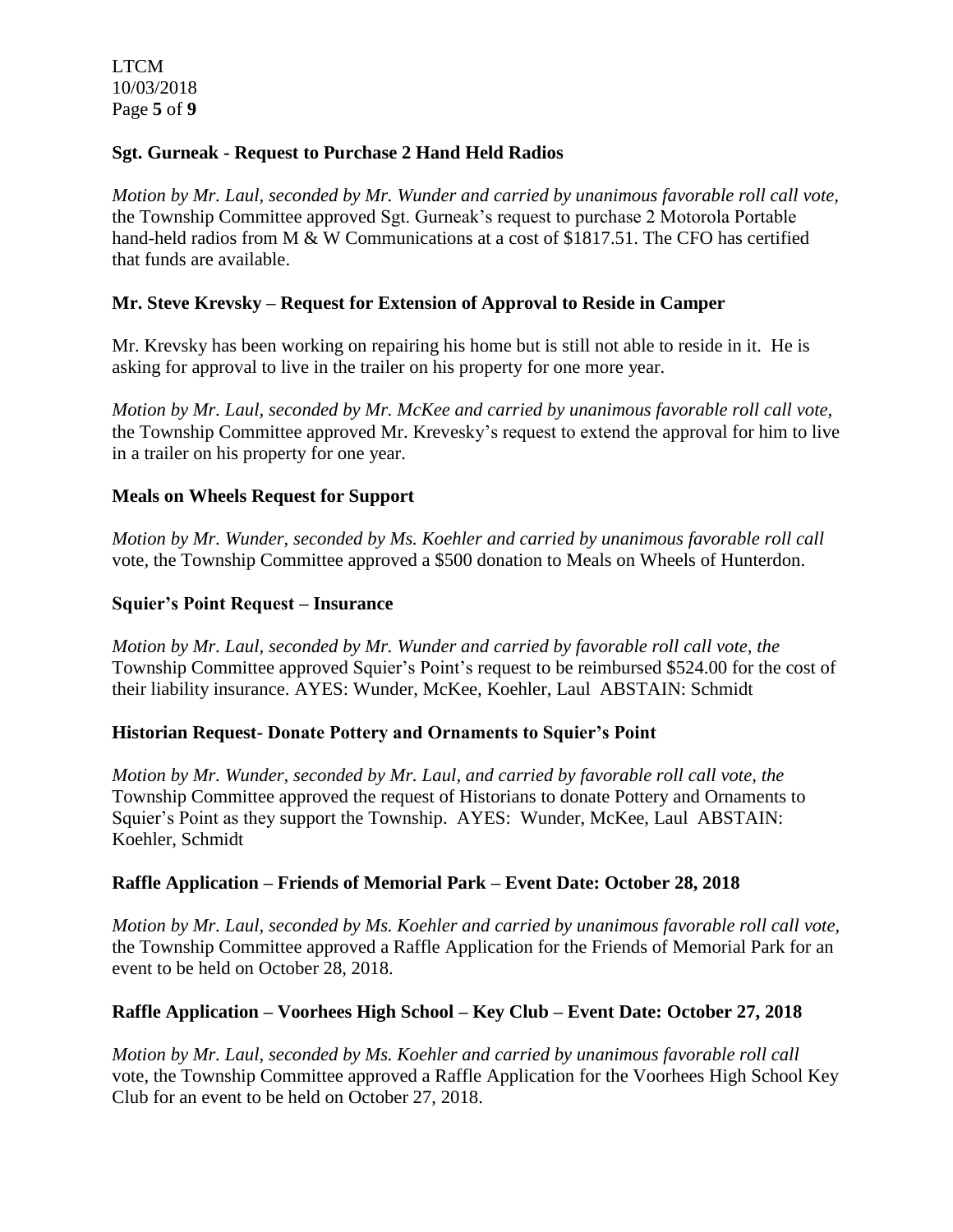LTCM 10/03/2018 Page **6** of **9**

# **PRESENTATION OF VOUCHERS**

Committee Members provided a description of vouchers exceeding \$1000.00.

*Motion by Mr. Laul, seconded by Ms. Koehler and carried by unanimous favorable roll call vote,*  the Township Committee approved the October 3, 2018 bill list in the amount of \$ 30,495.89.

### **CORRESPONDENCE**

- a. Minutes of the Historian's June 14, 2018 Meeting
- b. Historian Events October 6, 2018 Art Show

# **PUBLIC COMMENTS**

*Motion by Ms. Koehler, seconded by Mr. Laul and carried by unanimous favorable roll call vote,* the Township Committee opened the Public Comment portion of the meeting at 7:57 p.m.

Ms. Laurie Hoffman said that the Curator has put in her resignation and the Historian's would like to see the process started for her replacement.

*Motion by Mr. McKee, seconded by Ms. Koehler and carried by unanimous favorable roll call*  vote, the Township Committee closed the public comment portion of the meeting at 8:03 p.m.

# **EXECUTIVE SESSION - Resolution No. 69-2018**

*Motion by Mr. McKee, seconded by Mr. Laul and carried by unanimous favorable roll call vote,* the Township Committee approved Resolution No. 69-2018 and convened in executive session at 8:03 p.m. It is anticipated that action may or may not be taken when the public meeting reconvenes.

> TOWNSHIP OF LEBANON COUNTY OF HUNTERDON STATE OF NEW JERSEY RESOLUTION NO. 69-2018 RESOLUTION AUTHORIZING EXECUTIVE SESSION

WHEREAS, the Open Public Meetings Act; *N.J.S.A.* 10:4-6 *et seq*., declares it to be the public policy of the State to insure the right of citizens to have adequate advance notice of and the right to attend meetings of public bodies at which business affecting the public is discussed or acted upon; and

WHEREAS, the Open Public Meetings Act also recognizes exceptions to the right of the public to attend portions of such meetings; and

 WHEREAS, the Mayor and Committee find it necessary to conduct an executive session closed to the public as permitted by the *N.J.S.A*. 40:4-12; and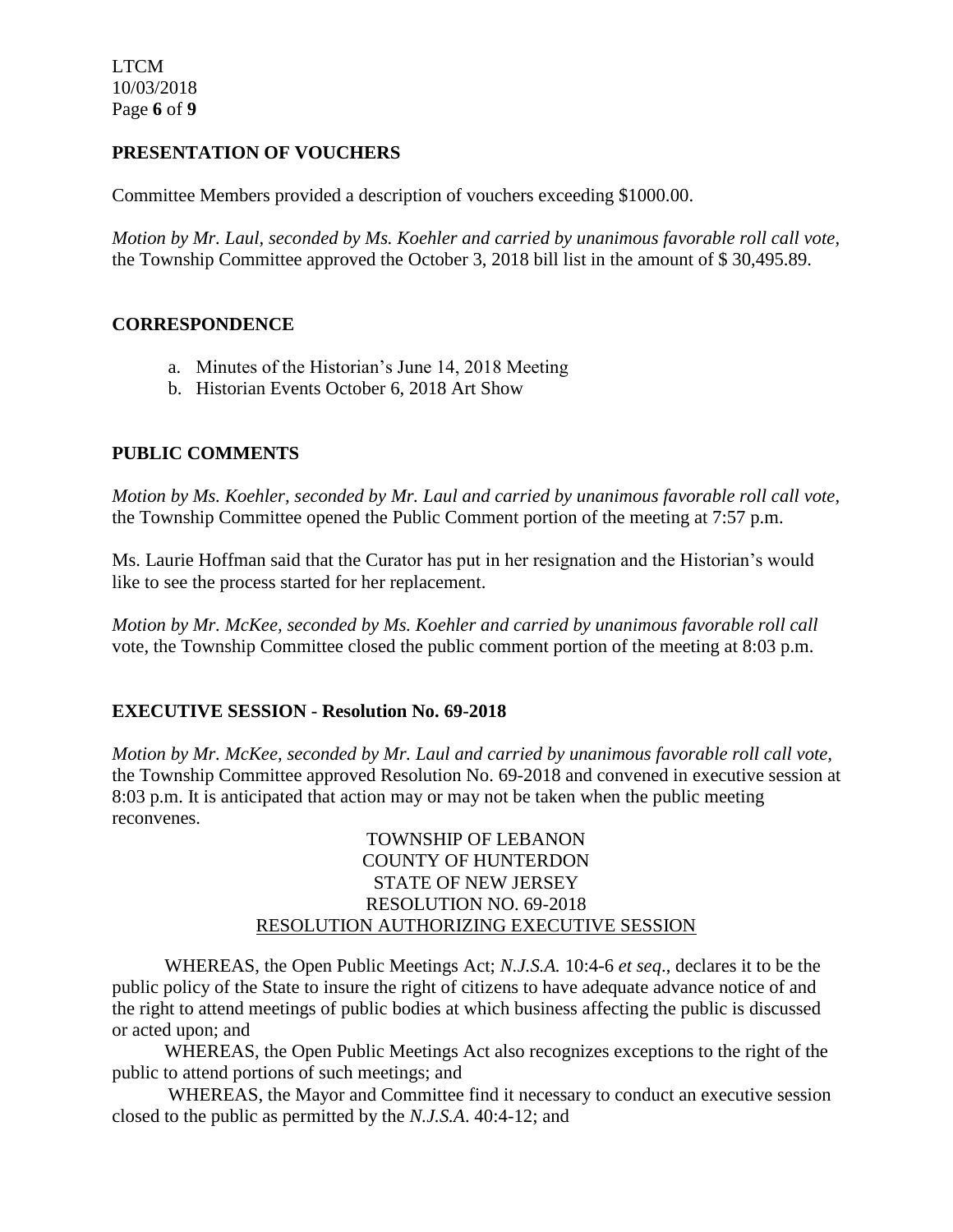LTCM 10/03/2018 Page **7** of **9**

 WHEREAS, the Mayor and Committee will reconvene in public session at the conclusion of the executive session;

 NOW, THEREFORE, BE IT RESOLVED by the Mayor and Committee of the Township of Lebanon, County of Hunterdon, State of New Jersey that they will conduct an executive session to discuss

the following topic(s) as permitted by *N.J.S.A*. 40:4-12:

\_\_\_\_\_\_\_\_\_\_\_\_\_\_\_\_\_\_\_\_\_\_\_\_\_\_\_\_\_\_\_\_\_\_\_\_\_\_\_\_\_\_\_\_\_\_\_\_\_\_\_\_\_);

\_\_\_\_\_\_A matter which Federal Law, State Statute or Rule of Court requires be kept confidential or excluded from discussion in public (Provision relied upon:

\_\_\_\_\_\_A matter where the release of information would impair a right to receive funds from the federal government;

A matter whose disclosure would constitute an unwarranted invasion of individual privacy;

 A collective bargaining agreement, or the terms and conditions thereof (Specify contract:);

 A matter involving the purpose, lease or acquisition of real property with public funds, the setting of bank rates or investment of public funds where it could adversely affect the public interest if discussion of such matters were disclosed; Real Estate Acquisitions –

\_\_\_\_\_\_Tactics and techniques utilized in protecting the safety and property of the public provided that their disclosure could impair such protection;

\_\_\_\_\_\_Investigations of violations or possible violations of the law;

 Pending or anticipated litigation or contract negotiation in which the public body is or may become a party; (The general nature of the litigation or contract negotiations is

Professional Service Contracts\_\_\_\_\_\_. The public disclosure of such information at this time would have a potentially negative impact on the municipality's position in the litigation or negotiation; therefore this information will be withheld until such time as the matter is concluded or the potential for negative impact no longer exists.

 X Matters falling within the attorney-client privilege, to the extent that confidentiality is required in order for the attorney to exercise his or her ethical duties as a lawyer; (The general nature of the matter is: **Little Brook Lane Homeowners Association -** OR the public disclosure

of such information at this time would have a potentially negative impact on the municipality's position with respect to the matter being discussed; therefore, this information will be withheld until such time as the matter is concluded or the potential for negative impact no longer exists.*)*;

 X Matters involving the employment, appointment, termination of employment, terms and conditions of employment, evaluation of the performance, promotion or disciplining of any specific prospective or current public officer or employee of the public body, where all individual employees or appointees whose rights could be adversely affected have not requested in writing that the matter(s) be discussed at a public meeting; (The employee(s) and/or general nature of discussion is: **DPW Employee Hiring Discussion** Union Contractthe public disclosure of such information at this time would violate the employee(s) privacy rights; therefore this information will be withheld until such time as the matter is concluded or the threat to privacy rights no longer exists.;

\_\_\_\_\_\_Deliberation occurring after a public hearing that may result in the imposition of a specific civil penalty or loss of a license or permit;

BE IT FURTHER RESOLVED that the Mayor and Committee hereby declare that their discussion of the subject(s) identified above may be made public at a time when the Township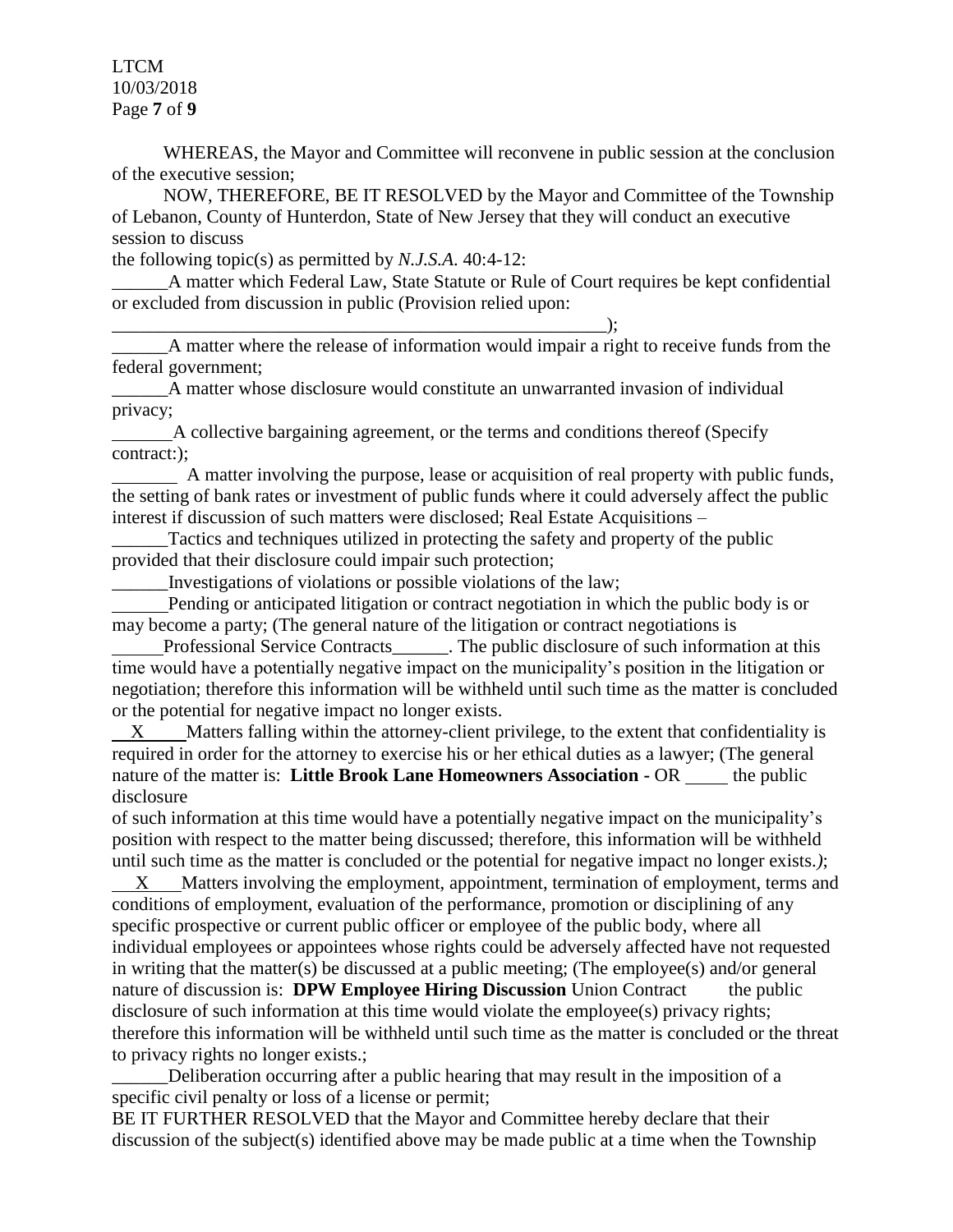LTCM 10/03/2018 Page **8** of **9**

Attorney advises them that the disclosure of the discussion will not detrimentally affect any right, interest or duty of the Township or any other entity with respect to said discussion. BE IT FURTHER RESOLVED that the Mayor and Committee, for the reasons set forth above, hereby declare that the public is excluded from the portion of the meeting during which the above discussion shall take place.

Public Meeting reconvened at 8:58 p.m. No action taken.

# **EXECUTIVE SESSION - Resolution No. 70 -2018**

*Motion by Mr. Laul, seconded by Ms. Koehler and carried by unanimous favorable roll call vote,* the Township Committee approved Resolution No. 70-2018 and convened in executive session at 8:58 p.m. It is anticipated that action may or may not be taken when the public meeting reconvenes.

### TOWNSHIP OF LEBANON COUNTY OF HUNTERDON STATE OF NEW JERSEY RESOLUTION NO. 70-2018 RESOLUTION AUTHORIZING EXECUTIVE SESSION

WHEREAS, the Open Public Meetings Act; *N.J.S.A.* 10:4-6 *et seq*., declares it to be the public policy of the State to insure the right of citizens to have adequate advance notice of and the right to attend meetings of public bodies at which business affecting the public is discussed or acted upon; and

WHEREAS, the Open Public Meetings Act also recognizes exceptions to the right of the public to attend portions of such meetings; and

 WHEREAS, the Mayor and Committee find it necessary to conduct an executive session closed to the public as permitted by the *N.J.S.A*. 40:4-12; and

 WHEREAS, the Mayor and Committee will reconvene in public session at the conclusion of the executive session;

 NOW, THEREFORE, BE IT RESOLVED by the Mayor and Committee of the Township of Lebanon, County of Hunterdon, State of New Jersey that they will conduct an executive session to discuss

the following topic(s) as permitted by *N.J.S.A*. 40:4-12:

\_\_\_\_\_\_\_\_\_\_\_\_\_\_\_\_\_\_\_\_\_\_\_\_\_\_\_\_\_\_\_\_\_\_\_\_\_\_\_\_\_\_\_\_\_\_\_\_\_\_\_\_\_);

\_\_\_\_\_\_A matter which Federal Law, State Statute or Rule of Court requires be kept confidential or excluded from discussion in public (Provision relied upon:

\_\_\_\_\_\_A matter where the release of information would impair a right to receive funds from the federal government;

\_\_\_\_\_\_A matter whose disclosure would constitute an unwarranted invasion of individual privacy;

 A collective bargaining agreement, or the terms and conditions thereof (Specify contract:);

 A matter involving the purpose, lease or acquisition of real property with public funds, the setting of bank rates or investment of public funds where it could adversely affect the public interest if discussion of such matters were disclosed; Real Estate Acquisitions –